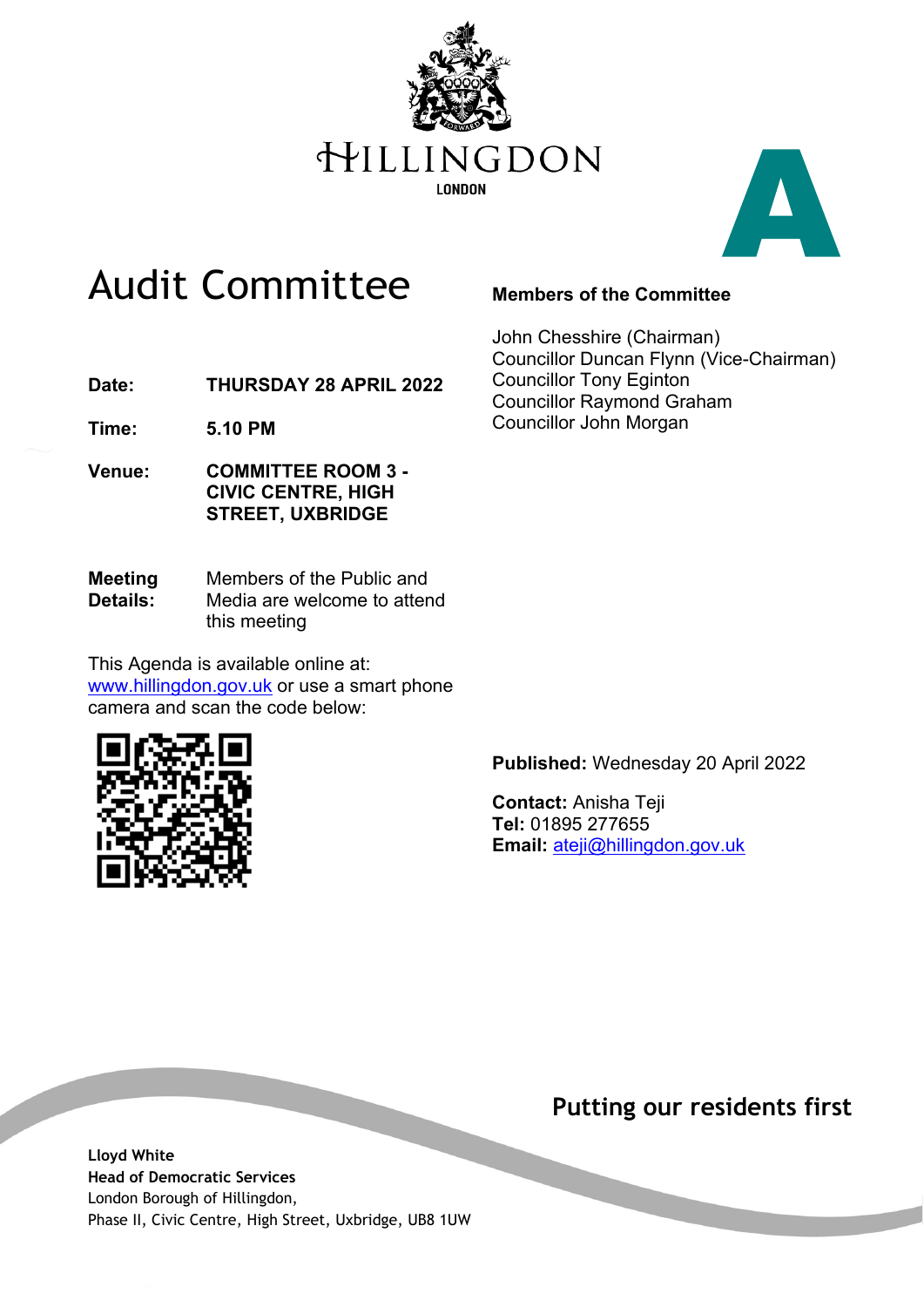# Useful information for residents and visitors

### **Travel and parking**

Bus routes 427, U1, U3, U4 and U7 all stop at the Civic Centre. Uxbridge underground station, with the Piccadilly and Metropolitan lines, is a short walk away. Limited parking is available at the Civic Centre. For details on availability and how to book a parking space, please contact Democratic Services.

Please enter via main reception and visit the security desk to sign-in and collect a visitors pass. You will then be directed to the Committee Room.

### **Accessibility**

For accessibility options regarding this agenda please contact Democratic Services. For those hard of hearing an Induction Loop System is available for use in the various meeting rooms.

#### **Attending, reporting and filming of meetings**

For the public part of this meeting, residents and the media are welcomed to attend, and if they wish, report on it, broadcast, record or film proceedings as long as it does not disrupt proceedings. It is recommended to give advance notice to ensure any particular requirements can be met. The Council will provide a seating area for residents/public, an area for the media and high speed WiFi access to all attending. The officer shown on the front of this agenda should be contacted for further information and will be available at the meeting to assist if required. Kindly ensure all mobile or similar devices on silent mode.

Please note that the Council may also record or film this meeting and publish this online.

#### **Emergency procedures**

If there is a FIRE, you will hear a continuous alarm. Please follow the signs to the nearest FIRE EXIT and assemble on the Civic Centre forecourt. Lifts must not be used unless instructed by a Fire Marshal or Security Officer.

In the event of a SECURITY INCIDENT, follow instructions issued via the tannoy, a Fire Marshal or a Security Officer. Those unable to evacuate using the stairs, should make their way to the signed refuge locations.

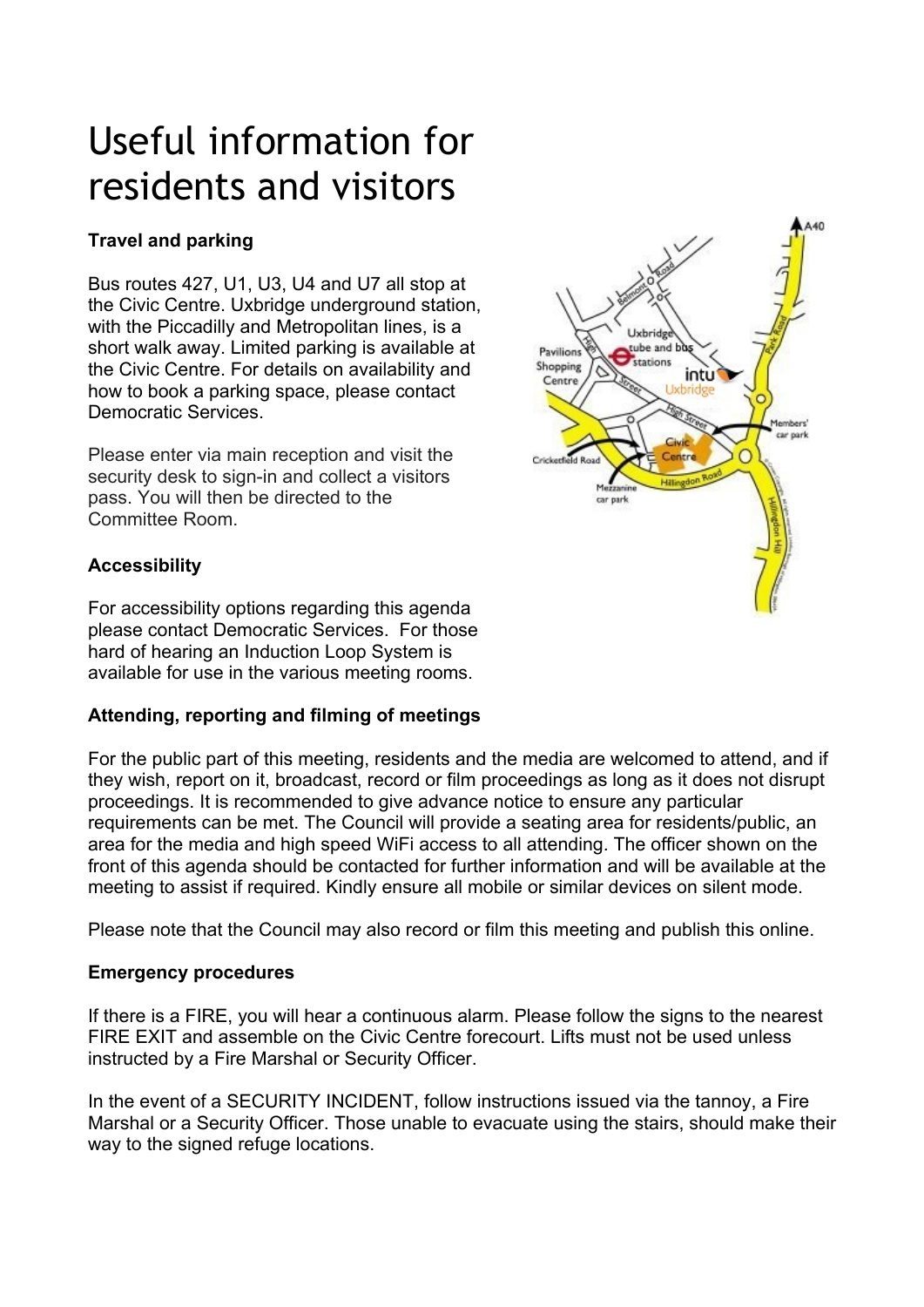## **Terms of Reference**

The Constitution defines the terms of reference for the Audit Committee as:

#### **Introduction**

The Audit Committee's role will be to:

- Review and monitor the Council's audit, governance, risk management framework and the associated control environment, as an independent assurance mechanism;
- Review and monitor the Council's financial and non-financial performance to the extent that it affects the Council's exposure to risk and/or weakens the control environment;
- Oversee the financial reporting process of the Statement of Accounts.

Decisions in respect of strategy, policy and service delivery or improvement are reserved to the Cabinet or delegated to Officers.

#### **Internal Audit**

- 1. Review and approve (but not direct) the Internal Audit Strategy to ensure that it meets the Council's overall strategic direction.
- 2. Review, approve and monitor (but not direct) Internal Audit's planned programme of work, paying particular attention to whether there is sufficient and appropriate coverage.
- 3. Through quarterly Internal Audit summary reports of work done, monitor progress against the Internal Audit Plan and assess whether adequate skills and resources are available to provide an effective Internal Audit function. Monitor the main Internal Audit recommendations and consider whether management responses to the recommendations raised are appropriate, with due regard to risk, materiality and coverage.
- 4 Make recommendations to the Leader of the Council or Cabinet Member for Finance, Property and Business Services on any changes to the Council's Internal Audit Strategy and Internal Audit Plans.
- 5. Review the Annual Internal Audit Report and Opinion Statement and the level of assurance this provides over the Council's corporate governance arrangements, risk management framework and system of internal controls.
- 6. Consider reports dealing with the activity, management and performance of Internal Audit.
- 7. Following a request to the Corporate Director of Finance, and in consultation with the Leader of the Council or Cabinet Member for Finance, Property and Business Services, to request work from Internal Audit.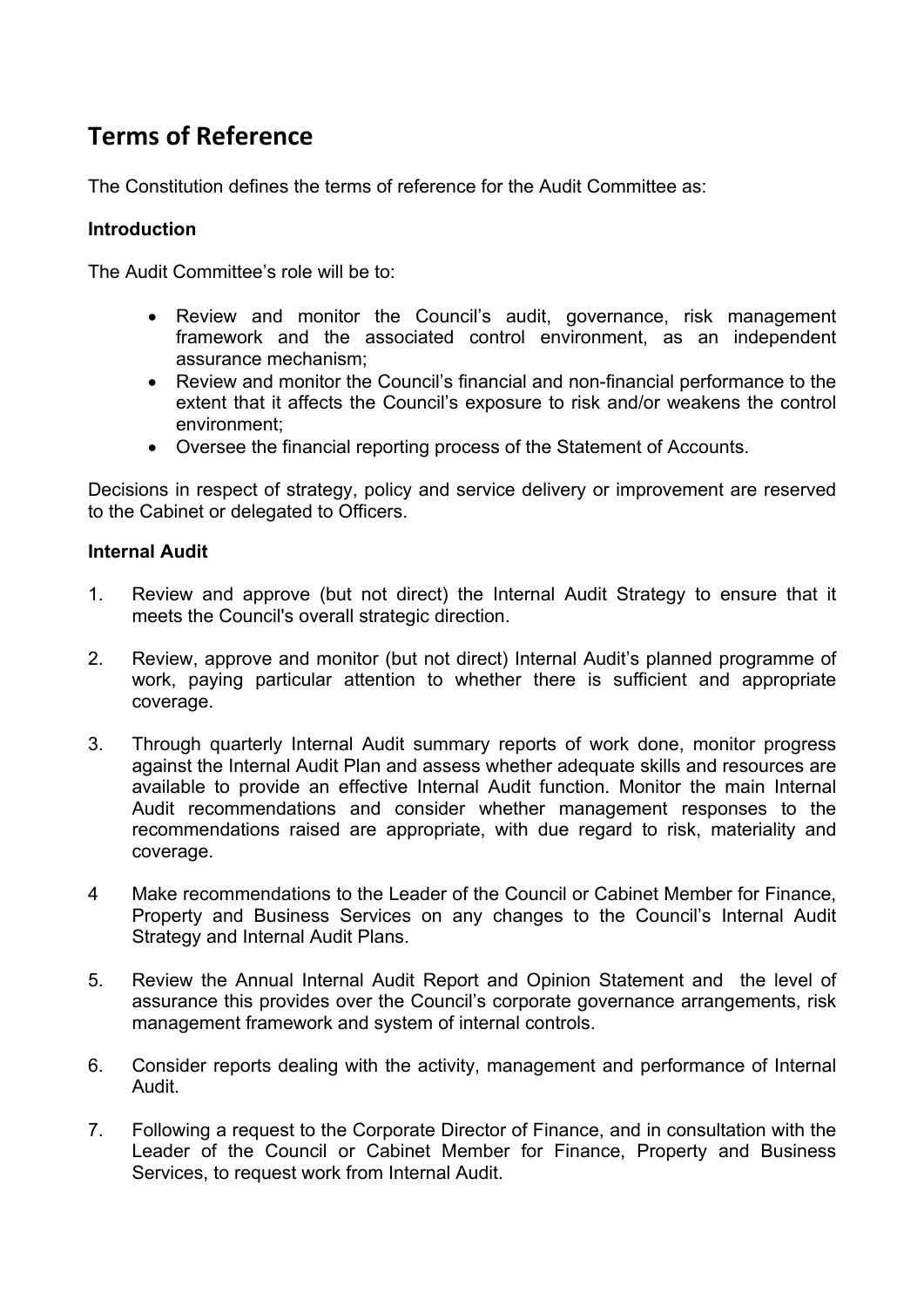#### **External Audit**

- 8. Receive and consider the External Auditor's annual letter, relevant reports and the report to those charged with governance.
- 9. Monitor management action in response to issues raised by External Audit.
- 10. Receive and consider specific reports as agreed with the External Auditor.
- 11. Comment on the scope and depth of External Audit work and ensure that it gives value for money, making any recommendations to the Corporate Director of Finance.
- 12. Be consulted by the Corporate Director of Finance over the appointment of the Council's External Auditor.
- 13. Following a request to the Corporate Director of Finance, and in consultation with the Leader of the Council or Cabinet Member for Finance, Property and Business Services, to commission work from External Audit.
- 14. Monitor arrangements for ensuring effective liaison between Internal Audit and External Audit, in consultation with the Corporate Director of Finance.

#### **Governance Framework**

- 15. Maintain an overview of the Council's Constitution in respect of contract procedure rules and financial regulations and where necessary bring proposals to the Leader of the Council or the Cabinet for their development.
- 16. Review any issue referred to it by the Chief Executive, Deputy Chief Executive, Corporate Director, any Council body or external assurance providers including Inspection agencies.
- 17. Monitor and review, but not direct, the authority's risk management arrangements, including regularly reviewing the Corporate Risk Register and seeking assurances that appropriate action is being taken on managing risks.
- 18. Review and monitor Council strategy and policies on anti-fraud and anti-corruption including the 'Raising Concerns at Work' policy, making any recommendations on changes to the relevant Corporate Director in consultation with the Leader of the Council.
- 19. Oversee the production of the authority's Annual Governance Statement and recommend its adoption.
- 20. Review the Council's arrangements for corporate governance and make recommendations to the Corporate Director of Finance on suggested actions to improve alignment with best practice.
- 21. Where requested by the Leader of the Council or Cabinet Member for Finance, Property and Business Services or Corporate Director of Finance, provide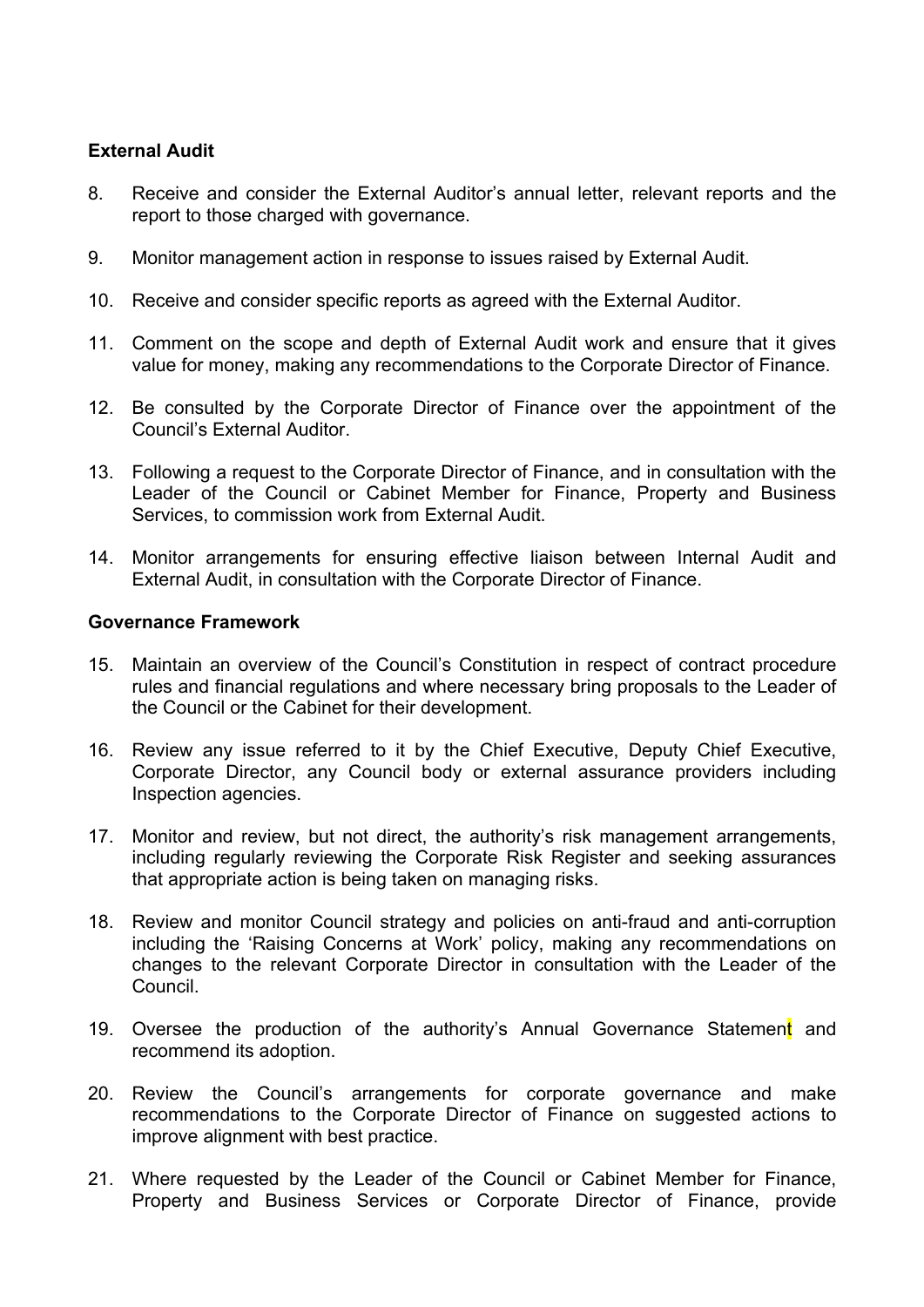recommendations on the Council's compliance with its own and other published standards and controls.

#### **Accounts**

- 22. Review and approve the annual statement of accounts. Specifically, to consider whether appropriate accounting policies have been followed and whether there are concerns arising from financial statements or from the external auditor that need to be brought to the attention of the Council.
- 23. Consider the External Auditor's report to those charged with governance on issues arising from the external audit of the accounts.

#### **Review and reporting**

24. Undertake an annual independent review of the Audit Committee's effectiveness and submit an annual report to Council on the activity of the Audit Committee.